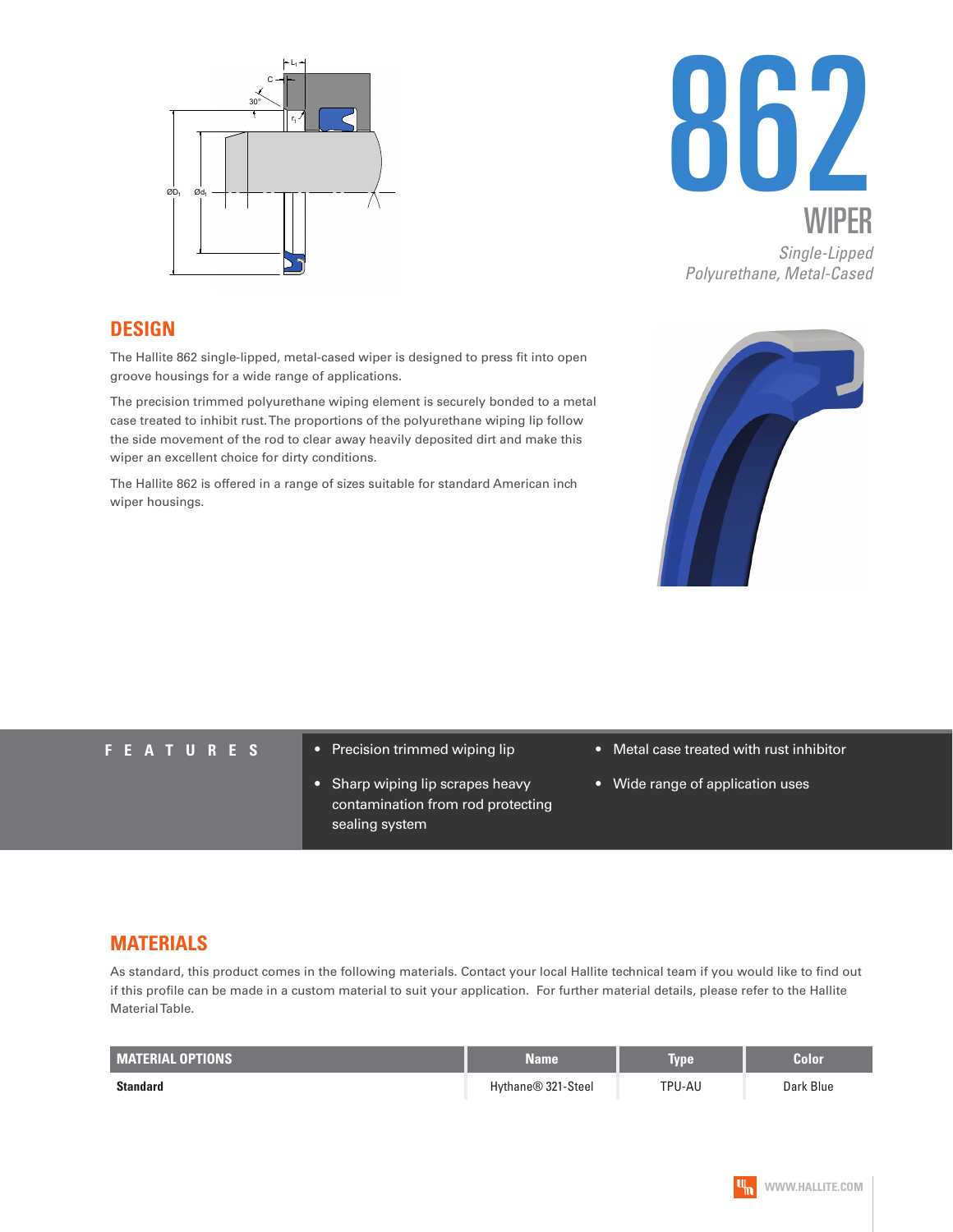## **TECHNICAL DETAILS**

| OPERATING CONDITIONS     | <b>METRIC</b>                   | <b>INCH</b>                   |  |
|--------------------------|---------------------------------|-------------------------------|--|
| <b>Maximum Speed</b>     | 1.0 <sub>m/sec</sub>            | 3.0 ft/sec                    |  |
| <b>Temperature Range</b> | $-40\degree$ C +110 $\degree$ C | $-40^{\circ}F + 212^{\circ}F$ |  |

**NOTE**

Data given are maximum values and can apply depending on specific application. Maximum ratings of temperature, pressure, or operating speeds are dependent on fluid medium, surface, gap value, and other variables such as dynamic or static service. Maximum values are not intended for use together at the same time, e.g. max temperature and max pressure. Please contact your Hallite technical representative for application support.

| <b>SURFACE ROUGHNESS</b>         | umRa               | umRz               | <b>umRt</b>       | uinRa            | uinRz            | <b>uinRt</b> |
|----------------------------------|--------------------|--------------------|-------------------|------------------|------------------|--------------|
| <b>Dynamic Sealing Face Ød</b> , | $0.1 - 0.4$        | $1.6 \text{ max}$  | 4 max             | $4 - 16$         | $63 \text{ max}$ | $157$ max    |
| <b>Static Sealing Face ØD</b> ,  | 1.6 max            | 6.3 <sub>max</sub> | 10 <sub>max</sub> | $63 \text{ max}$ | $250$ max        | 394 max      |
| <b>Static Housing Faces L</b>    | 3.2 <sub>max</sub> | 10 <sub>max</sub>  | $16 \text{ max}$  | $125$ max        | 394 max          | $630$ max    |

| <b>RADII</b>                     |       |
|----------------------------------|-------|
| <b>Min Chamfer C in</b>          | 0.040 |
| Max Fillet Rad r <sub>1</sub> in | 0.016 |

**NOTE**

Assembly chamfers on the rod are governed by the associated seal.

| <b>TOLERANCES</b> | 7d | ëП |              |
|-------------------|----|----|--------------|
| in                | 19 | H8 | $+0.020 - 0$ |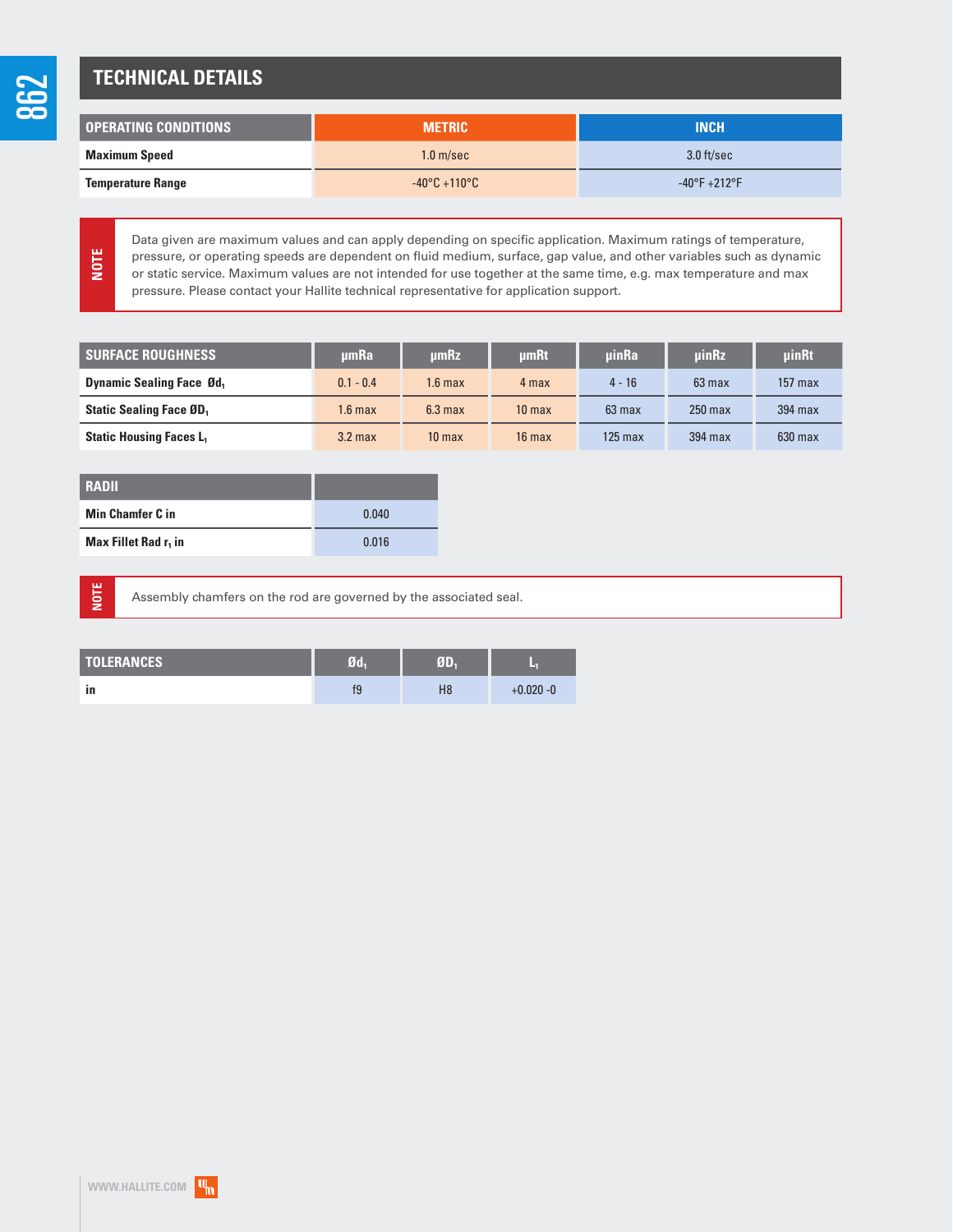



## **PART NUMBER RANGE**

| <b>INCH</b>              |                  |          |                  |                                         |                    |  |
|--------------------------|------------------|----------|------------------|-----------------------------------------|--------------------|--|
| $\mathbf{0}\mathbf{d}_1$ | <b>TOL</b><br>f9 | $$0D_1$$ | <b>TOL</b><br>H8 | $\mathsf{L}_\mathsf{I}$<br>$+0.020 - 0$ | <b>PART</b><br>No. |  |
| 0.625                    | $-0.001$         | 1.125    | $+0.001$         | 0.313                                   | 6960000            |  |
|                          | $-0.002$         |          | 0.000            |                                         |                    |  |
| 0.750                    | $-0.001$         | 1.250    | $+0.002$         | 0.313                                   | 6960010            |  |
|                          | $-0.003$         |          | 0.000            |                                         |                    |  |
| 1.000                    | $-0.001$         | 1.500    | $+0.002$         | 0.313                                   | 6960020            |  |
|                          | $-0.003$         |          | 0.000            |                                         |                    |  |
| 1.125                    | $-0.001$         | 1.625    | $+0.002$         | 0.313                                   | 6960030            |  |
|                          | $-0.003$         |          | 0.000            |                                         |                    |  |
| 1.250                    | $-0.001$         | 1.750    | $+0.002$         | 0.250                                   | 6960260            |  |
|                          | $-0.003$         |          | 0.000            |                                         |                    |  |
| 1.250                    | $-0.001$         | 1.750    | $+0.002$         | 0.313                                   | 6960040            |  |
|                          | $-0.003$         |          | 0.000            |                                         |                    |  |
| 1.375                    | $-0.001$         | 1.875    | $+0.002$         | 0.313                                   | 6960050            |  |
|                          | $-0.003$         |          | 0.000            |                                         |                    |  |
| 1.500                    | $-0.001$         | 2.000    | $+0.002$         | 0.250                                   | 6960270            |  |
|                          | $-0.003$         |          | 0.000            |                                         |                    |  |
| 1.500                    | $-0.001$         | 2.000    | $+0.002$         | 0.313                                   | 6960060            |  |
|                          | $-0.003$         |          | 0.000            |                                         |                    |  |
| 1.625                    | $-0.001$         | 2.125    | $+0.002$         | 0.313                                   | 6960070            |  |
|                          | $-0.003$         |          | 0.000            |                                         |                    |  |
| 1.750                    | $-0.001$         | 2.250    | $+0.002$         | 0.313                                   | 6960080            |  |
|                          | $-0.003$         |          | 0.000            |                                         |                    |  |
| 2.000                    | $-0.001$         | 2.500    | $+0.002$         | 0.313                                   | 6960090            |  |
|                          | $-0.004$         |          | 0.000            |                                         |                    |  |
| 2.250                    | $-0.001$         | 2.750    | $+0.002$         | 0.313                                   | 6960100            |  |
|                          | $-0.004$         |          | 0.000            |                                         |                    |  |
| 2.500                    | $-0.001$         | 3.000    | $+0.002$         | 0.313                                   | 6960110            |  |
|                          | $-0.004$         |          | 0.000            |                                         |                    |  |
| 2.750                    | $-0.001$         | 3.250    | $+0.002$         | 0.313                                   | 6960120            |  |
|                          | $-0.004$         |          | 0.000            |                                         |                    |  |
| 3.000                    | $-0.001$         | 3.500    | $+0.002$         | 0.313                                   | 6960130            |  |
|                          | $-0.004$         |          | 0.000            |                                         |                    |  |

**PART NUMBERS ON THIS PAGE ARE LISTED IN THE STANDARD MATERIAL OPTION. FOR MATERIAL VARIATIONS OR FOR CUSTOM SIZES, MATERIALS, OR SEAL DESIGNS, PLEASE CONTACT YOUR LOCAL HALLITE REPRESENTATIVE.**